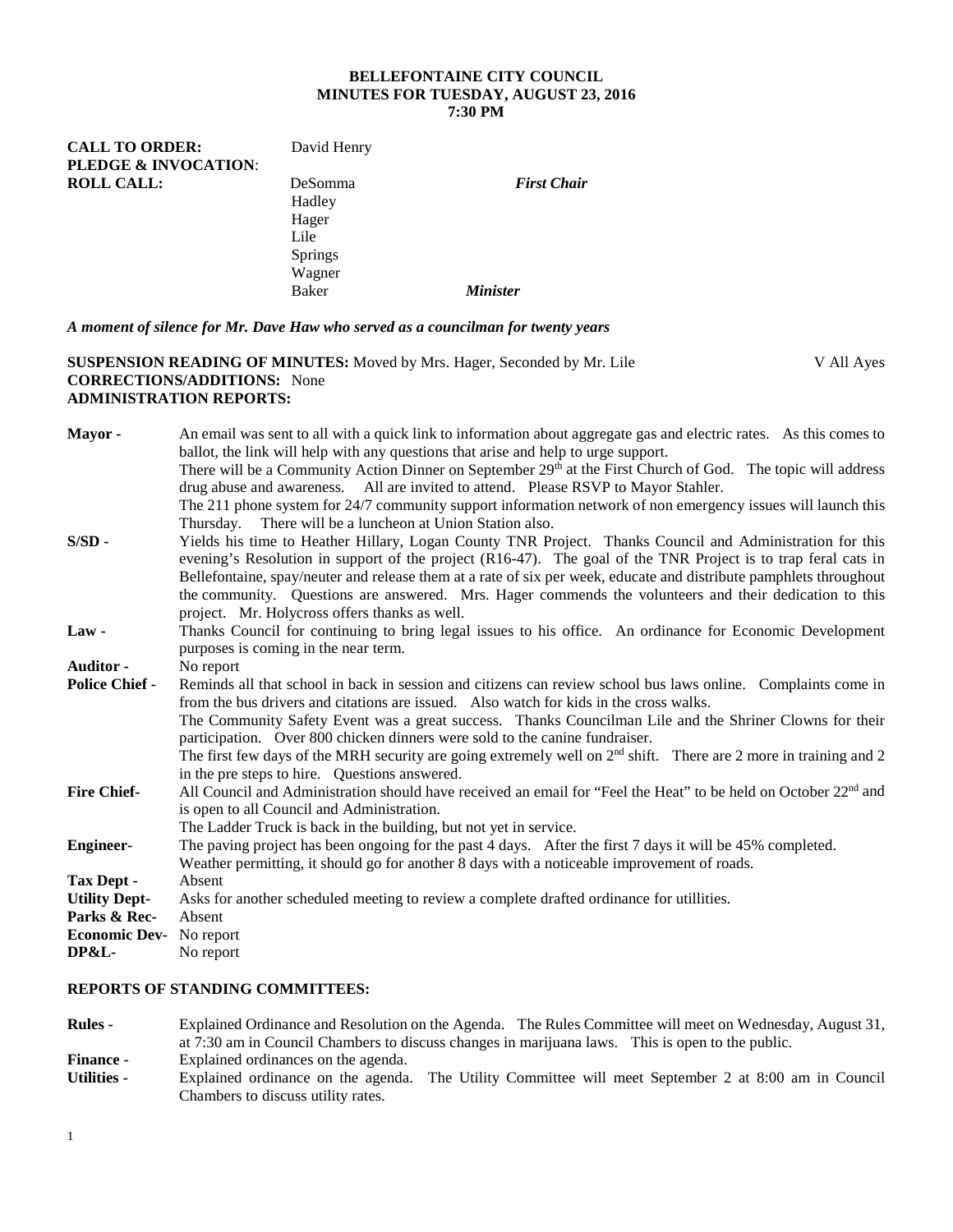**Safety -** No report **Streets -** No report **Sidewalks, Curbs & Parks –**No report **Audit -** No report

**COMMUNICATIONS FROM CITIZENS:** Shirley Elliott, 316 S. Madriver, here with a tree issue complaint in a next door neighbor's yard.Pictures of the tree are passed around to Council and Administration. Mr. Holycross will revisit the issue with Mr. Dodds.

### **INTRODUCTION OF ORDINANCES:**

#### **1. ORDINANCES FOR 1ST READING**

R16-47 A. A RESOLUTION OF SUPPORT FOR LOGAN COUNTY TNR TO ADDRESS THE FERAL CAT POPULATION IN THE CITY OF BELLEFONTAINE, OHIO. OHIO. **RULES**

- Adoption Moved by Hager, seconded by Lile V All Ayes
- 16-48 B. AN ORDINANCE AUTHORIZING THE SERVICE-SAFETY DIRECTOR TO ENTER INTO CONTRACT FOR CONSTRUCTION OF THE CITY OF BELLEFONTAINE EAST HIGH AVENUE BRIDGE RECONSTRUCTION PROJECT (2016-03) AND DECLARING AN EMERGENCY IN THE CITY OF BELLEFONTAINE, OHIO. **FINANCE**

| 3RR-      | Moved by Baker, seconded by Hadley | V All Aves |
|-----------|------------------------------------|------------|
| Passage-  |                                    |            |
| Adoption- |                                    |            |

16-49 C. AN ORDINANCE CHANGING THE ZONING CLASSIFICATION OF CERTAIN REAL PROPERTY CONTAINING 5.858 ACRES BEING A PORTION OF PARCEL NUMBER 17-077-20-04-019-000 LOCATED AT 1029 N. MAIN STREET, BELLEFONTAINE, OHIO FROM R-3, MULTI FAMILY RESIDENCE DISTRICT AND B-3 GENERAL BUSINESS DISTRICT, TO M-1, LIGHT MANUFACTURING DISTRICT, AMENDING THE ZONING MAP AND DECLARING AN EMERGENCY IN THE CITY OF BELLEFONTAINE, OHIO. (Marker Real Estate LLC) **RULES**

| $3RR-$    | Moved by Hager, seconded by Hadley | V Ayes, Wagner-abstain                          |
|-----------|------------------------------------|-------------------------------------------------|
| Passage-  |                                    | (represented by his firm/fiance works for them) |
| Adoption- |                                    |                                                 |

#### **2. ORDINANCES FOR 2ND READING**

16-41 A. AN ORDINANCE AMENDING CHAPTER 719 OF THE CODIFIED ORDINANCES OF THE CITY OF BELLEFONTAINE, OHIO REGARDING STREET, SIDEWALK AND MOBILE FOOD VENDORS. **RULES**

| $3RR -$    | Moved by Hager, seconded by Lile | V All Ayes |
|------------|----------------------------------|------------|
| Passage -  |                                  |            |
| Adoption – |                                  |            |

16-42 B. AN ORDINANCE AUTHORIZING THE SERVICE SAFETY DIRECTOR TO EXECUTE A SECOND AMENDMENT TO THE DEVELOPMENT INCENTIVE AGREEMENT FOR THE PROVISION OF UTILITIES BY THE CITY OF BELLEFONTAINE TO CMR LAND, LLC **UTILITY**

3RR- Moved by Wagner, seconded by Springs V All Ayes Passage-Adoption